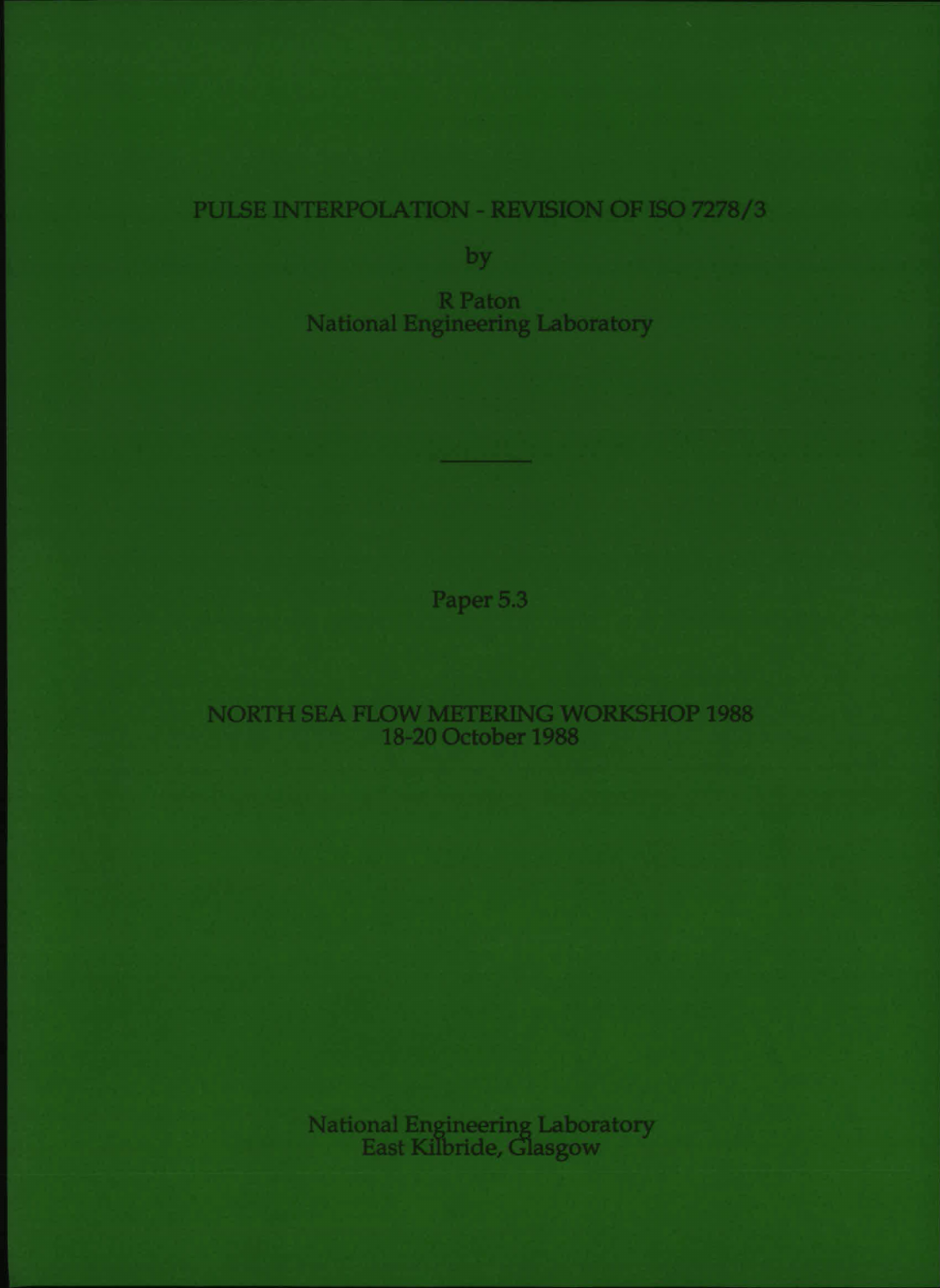#### SUMMARY

ISO 7278/3 covers pulse interpolation for use in proving hydrocarbon flowmeters. The existing standard has been found to be inadequate in a number of respects, and requires revision. This paper describes the work done at NEL to provide data to allow an advisory table to be drawn up. The data has been produced by computer simulations of variable pulse intervals and a pulse interpolation system.

The results are compared with the present proposed revision of ISO 7278/3.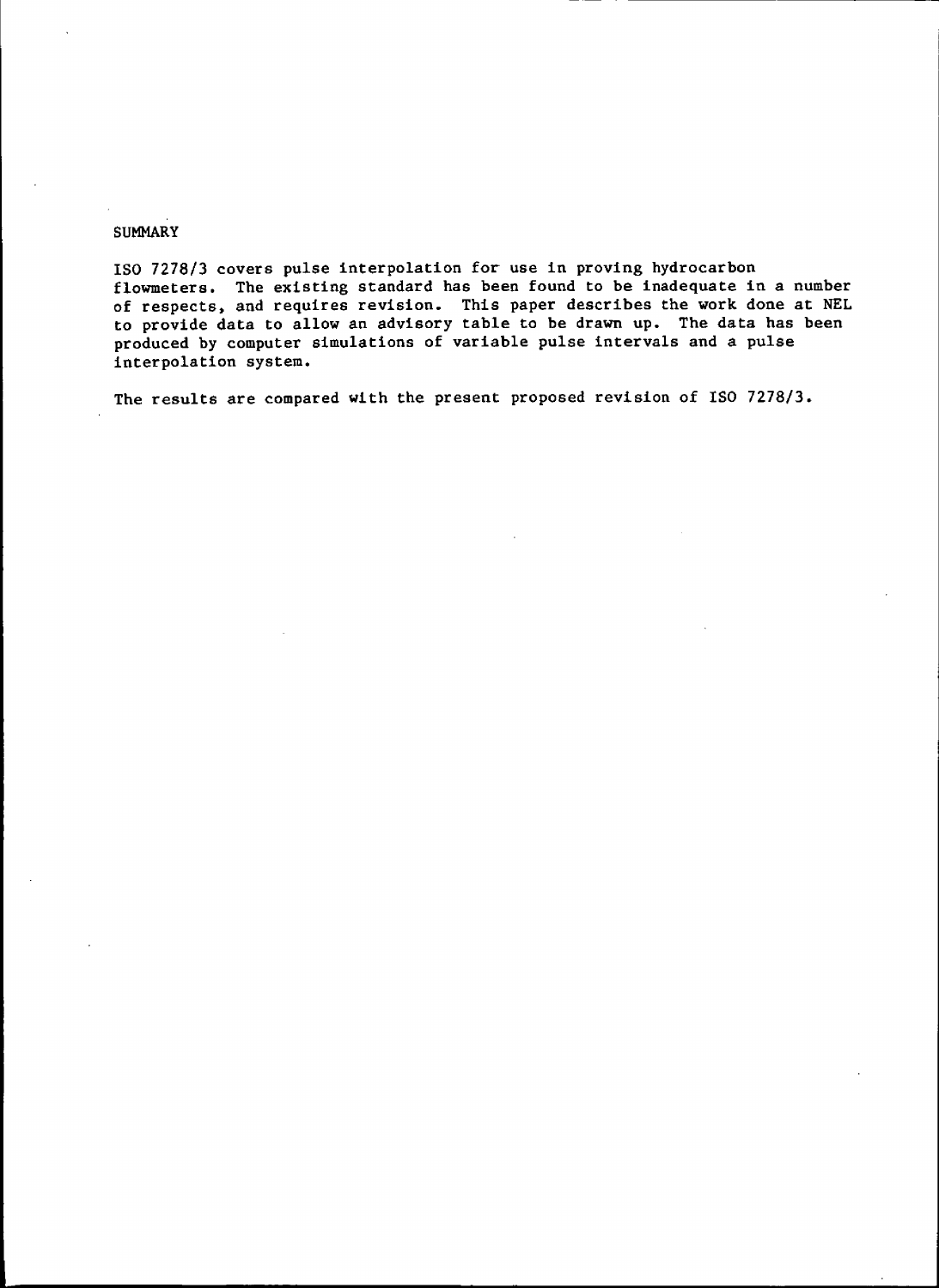#### 1 INTRODUCTION

ISO 7278 is the International Standard covering proving systems for volumetric meters used in the dynamic measurement of liquid hydrocarbons. Part 3, the section describing methods for pulse interpolation, was published in final form in 1987 and describes the methods and limitations of present pulse interpolation systems. These methods have been devised to increase the resolution of flowmeters, allowing them to be calibrated using relatively small volumes of liquids. A number of commercial pipe provers have been produced with small volumes. and it is the dependence of these devices on pulse interpolation that makes the need for a Standard extremely important. The original requirement arose from the desire to prove low resolution meters using conventional provers.

The Standard was produced using the data and experience available at the time, and has proved to be a useful document as far as describing the methods and their general limitations. A Table however was included in the Standard to advise on the minimum number of pulses required for different levels of variation in pulse time interval spacing. It is this variation in the time between incoming flowmeter pulses which is the limiting factor to achieving a repeatable calibration using pulse interpolation. Due to further work being carried out the number of pulses required to overcome the effect of this pulse variation has beeri underestimated in the Standard by a large amount.

A revision of ISO 7278/3 is at present proceeding with the main emphasis being on the development of a replacement for the existing advisory Table. It is extremely important that this revision is carried out as soon, and as thoroughly, as possible since other Codes and Standards are following the lead given by this Standard. To help provide more information on the relationship between the pulse variations, repeatability and the number of pulses collected, NEL has carried out computer simulations of prover systems along with the experimental work on small volume prover assessments. This has provided data which can, and will, be used in the revision of the Standard. This paper summarises this simulation work and describes the present proposed revision of the ISO document.

2 SUMMARY OF WORK ON COMPACT PROVERS AT NEL

A programme of tests was initiated at NEL some years ago to evaluate a number of compact provers in the laboratory. Three provers were tested and a summary was presented two years ago at the North Sea Flow Metering Workshop (Ref 1). All the provers showed that they operated well and could measure volume both accurately and repeatably. However they failed to calibrate some meters repeatably, but successfully calibrated others. The positive displacement meters fitted with gearboxes were the meters which did not calibrate well. Examination of the pulse intervals generated by several meters was carried out, and it was found that the spread of pulse interval variations was around 1 per cent for turbine meters and up to 30 per cent for positive displacement meters with gearbox drives (Ref 2, 3, 4).

Three other features were evident from the measurements of pulse time intervals. Firstly, it was seen that turbine meters, with eight blades, had a pattern of variation (Fig. 1) which repeated every revolution of the meter. This pattern, caused by irregularities in the blade spacing, did not follow any trend within a revolution. Secondly, the positive displacement meters also showed a repeating pattern (Fig. 2) due to revolutions of the meter. Because of the higher resolution of these meters, the pattern was a few hundreds of pulses long. This pattern, unlike the previous one, was characterized by a regular increase and decrease in pulse time across each revolution of the meter. The term given to describe these two phenomena is

1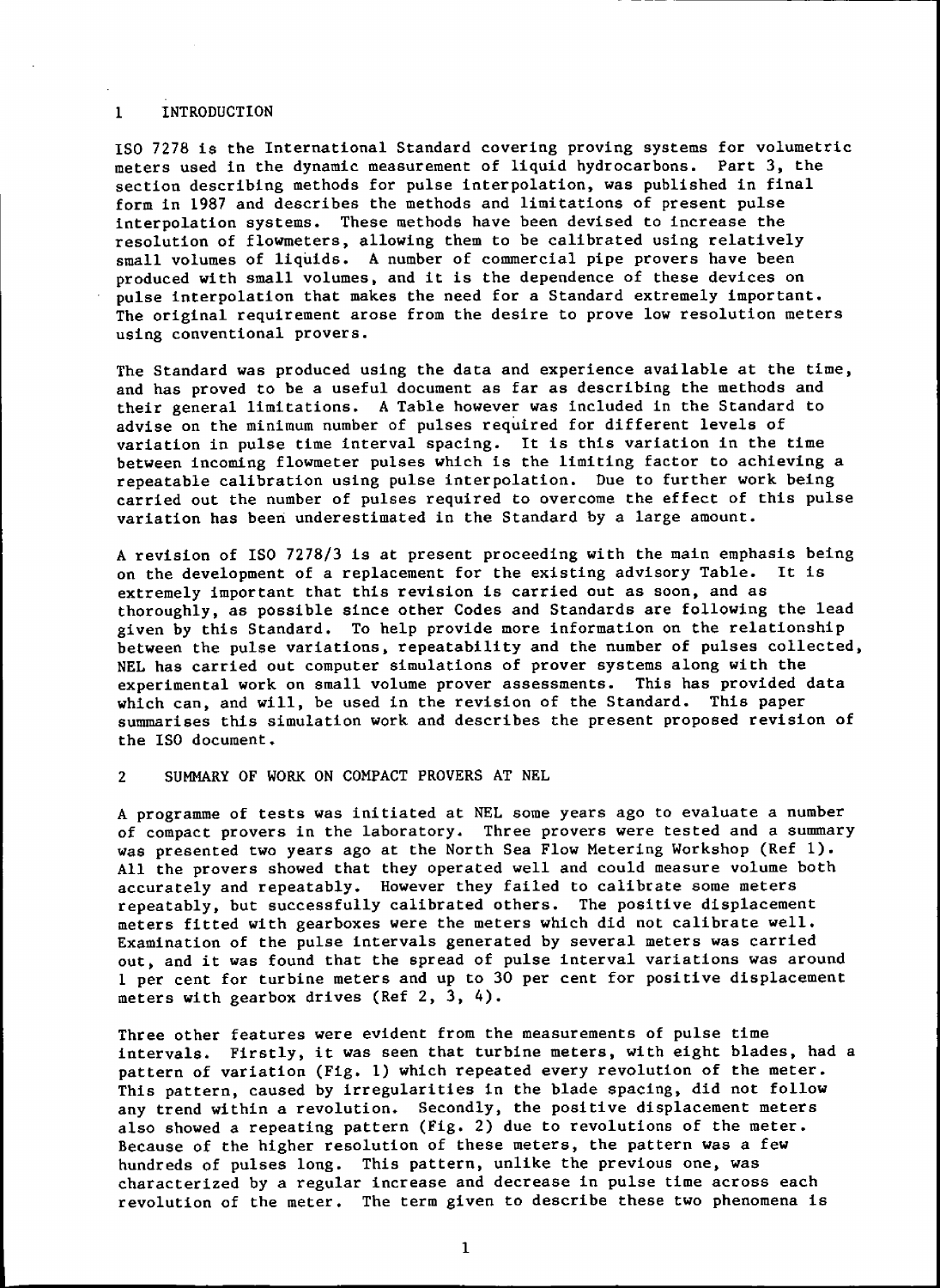intra-rotational non-linearity (IRNL) and the two effects will be called irregular and regular IRNL respectively.

Thirdly, it was seen that there existed a completely random pulse variation superimposed on the patterns. When examined, this variation had an approximately normal distribution, although some examples showed broader or skewed distributions.

When testing the positive displacement meters with gearboxes using the three provers, it was observed that the calibration repeatability, although consistently poor, was different on each prover. No obvious explanation was found for this at the time of testing and the effect was thought to be either a faulty meter or electrical interference between the meter and the prover electronics.

#### 3 COMPUTER SIMULATIONS OF PULSE VARIATIONS

To allow any guidance to be given in the Standard, it became clear that a relationship between the repeatability of calibrations, the pulse variation, and the number of pulses collected should be defined. It was even more obvious that the data for such a relationship could never be derived from flow testing since no control over either the number of pulses or the pulse intervals is possible.

To aid the revision of the ISO document, NEL produced a simulation program to investigate the various factors influencing pulse interpolation. The results of the simulations were presented (Ref 5) last year and have been used in the discussions of the Standard revision.

The program simulates the action of a meter prover with switches placed to enable the collection of any pre-determined number of evenly spaced pulses. The pulses are totalised to allow anyone of the three pulse interpolation timing methods to be examined. Pulse intervals are modified within pre-set limits to simulate pulse variation. The first simulations were carried out with variations being chosen, between pre-selected limits, using a random number generator to give equal numbers of intervals spread between the limits (flat distribution). The program was later modified to give an approximate normal distribution between the limits.

For each pulse variation and chosen number of collected pulses, 20 passes of the prover were simulated, and the repeatability, R, calculated from the equation:

$$
R = \sqrt{2} \sigma t
$$
 per cent

where  $\sigma$  is Standard deviation of interpolated pulses

and t is Students t at the 95 per cent confidence limit.

The mean of five repeatabilities was calculated to give the result.

The double chronometry method of pulse interpolation was used for all the simulations and the results are shown in Fig. 3.

From these results the following relationship was derived.

$$
R = (0.08 + 0.52V)\frac{1}{\sqrt{P}}
$$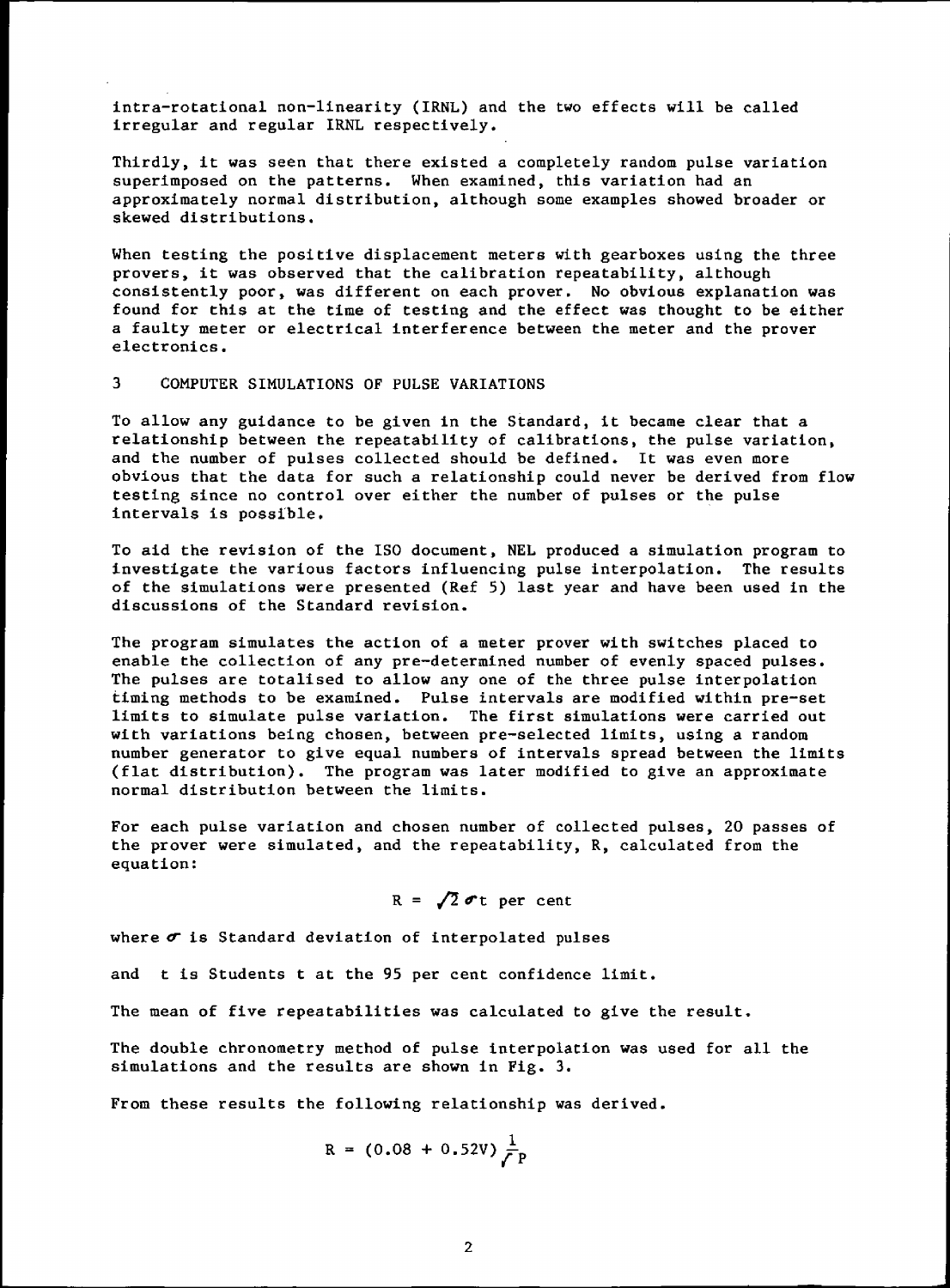·where .R is the repeatability (per cent)

V is the per cent spread of pulse intervals

and P is the number of pulses collected.

The number of pulses necessary to meet the oil industry requirement of +0.02 per cent repeatability could now be calculated for any level of pulse variation. This was done and the result is shown in Table 1 along with the values recommended in ISO 7278/3.

#### 4 REVISION OF ISO 7278/3

From experience of compact provers in the field, the predicted number of pulses required to give acceptable repeatability was considered to be too high. This conclusion was based on the data presented from flow tests using small volume provers, but without much evidence of pulse interval variation levels. Where pulse intervals had been measured, only the range of intervals was given and no information on the distribution of intervals or the intra-rotational non-linearity. A revised Table showing the minimum recommended number of pulses has been drawn up as a first draft estimate for discussion. These show values which are a best compromise between the results of flow experience in the field and the simulations.

This information, Table 2, is designed to give guidance on the minimum number of pulses collected to avoid significant error. The level of repeatability expected from this condition is not stated nor is the definition of 'significant error'.

A further modification to the Table has been made to change the expression of the pulse variation from a spread to a standard deviation of pulse intervals. This change enables a more statistical approach to the measurement of pulse intervals to be made and allow, to some extent, for the distribution of the intervals. However, it does not account for intra-rotational non-linearity except in the most general way. This modification has allowed a statistical analysis of the relationship between pulses and repeatability to be carried out by Hayward (Ref 6), the results of which have been incorporated in Table 2

To compare these results with the NEL simulations, an assumption has to be made to convert range to standard deviation of pulse intervals. The range is assumed, for the large pulse numbers concerned, to be six times the standard deviation, which is an approximation which is thought to be acceptable. Again the results are given in Table 2.

For standard deviations up to 5 per cent, reasonable agreement is found between the predictions taken from simulation and statistical analysis. Above 5 per cent agreement is not as good, but since this corresponds to a variation in spread of 60 per cent, it is beyond the scope of the simulation. One of the arguments for choosing a lower number of recommended pulses than are shown in either of the two theoretical approaches is that IRNL will allow the full range of the pulse variations to be ignored and only the random component of the variation need be counted. To examine this argument further, simulations were carried out with both regular and irregular IRNL.

## 5 SIMULATION OF IRREGULAR INTRA-ROTATIONAL NON-LINEARITY

Irregular intra-rotational non-linearity as would be produced by a seven bladed turbine meter was simulated. This was done by defining a pulse pattern and changing its spread to fall within set limits. This pattern was repeated every seven pulses, and the effect was superimposed on a random variation as described in Section 3.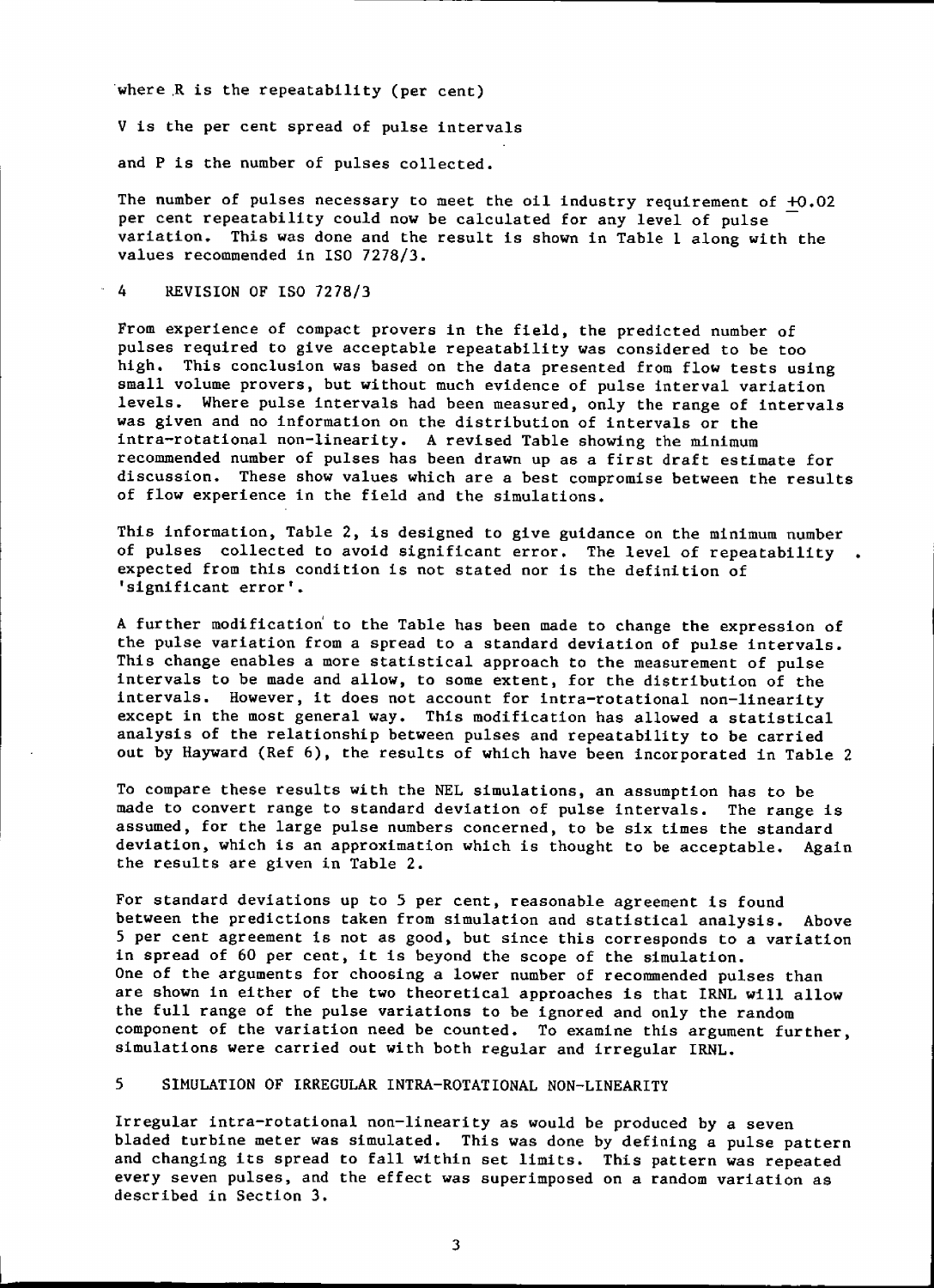The results of a simulation are shown in Fig. 4, where a 2 per cent random variation had a 10 per cent irregular IRNL superimposed on to it.

The repeatability is close to that expected from a 2 per cent random variation alone.

6 SIMULATION OF REGULAR INTRA-ROTATIONAL NON-LINEARITY

Regular IRNL, as might be produced by a high resolution positive displacement meter, was also simulated. In this case, the variation in pulse intervals was calculated using a sine function based on a selected cycle length. Again this effect was superimposed on a random variation.

The first simulation, Fig. 5 had a cycle length of 200 pulses with a pulse variation spread of 10 per cent. This was superimposed onto a 2 per cent random variation. It is observed that if the number of pulses collected is an exact multiple of the 200 pulse cycle, a very low repeatability is found. Between these numbers, however, the repeatabilities vary markedly.

A second simulation was carried out over a small range of pulses using a 100 pulse cycle. The cycle variation of 10 per cent was maintained along with the 2 per cent random variation.

The results are shown in Fig. 6. Across the range of pulses collected, the repeatability rises and falls regularly, with the lowest repeatability being found at exact mUltiples of one hundred pulses and the highest being mid-way between these points. The shape of graphed results is best described as a decaying fully rectified sine function. These findings indicate why the NEL calibrations of a positive displacement meter showed different repeatabilities when calibrated using different volumes of prover.

The repeatability will depend not only on how many pulses are collected, but on how many meter revolutions occur during a proving pass. More importantly, the magnitude of the fraction of a meter revolution, over and above whole revolutions, has a great effect on the repeatability of the calibration.

To investigate the effect further, a further simulation was carried out over a much larger range of collected pulses. In this case a cycle length of 200 pulses was chosen with the same levels of variation applied, ie 10 per cent cyclic, 2 per cent random. For each pass, the number of pulses collected was either a multiple of 200 pulses or the intermediate points. Fig. 7 shows the results. Two random variation curves have been drawn. The first curve is for a 2 per cent random variation alone from which it can be seen that when the pulses collected are a multiple of the cycle length, the cycle variation can be ignored. Between the multiples of the cycle length, the repeatability is poorer than would be expected from random pulse intervals of 10 per cent.

It appears that it would take many hundreds of meter revolutions to reduce the highest repeatabilities to the same level as a 10 per cent random variation, far less that expected of the underlying 2 per cent random component.

Two observations should be made at this time. Firstly, in simulating this regular intra-rotational non-linearity, each pass was started at a randomly chosen point in the cycle. Secondly, the standard deviation of the pulse intervals for a 2 per cent random and a 10 per cent regular variation was 3.5 per cent.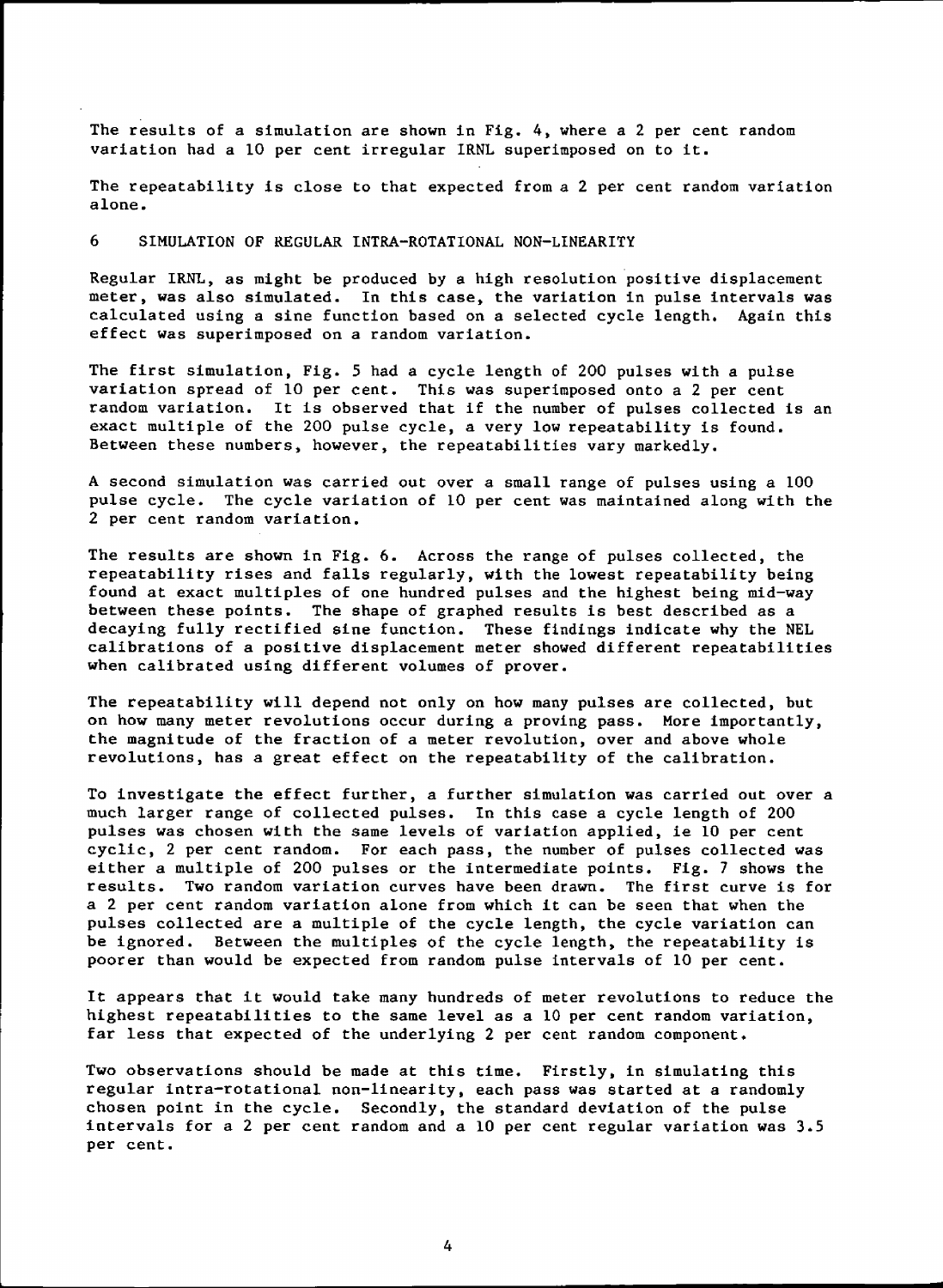#### 7 CONCLUSION

ISO 7278/3 is undergoing revision, and apart from a few minor changes, the most substantial modification lies in the guidance table. The original table, which recommends the minimum number of pulses required to be collected, is now clearly inadequate. The revised table being proposed increases these minimum recommendations substantially.

The work described in this paper indicates that, for pulse interval variations which are random, the revised figures are still perhaps a factor of ten too low to meet repeatabilities of +0.02 per cent. If irregular intra-rotational non-linearity is a large component of the variation measured, the estimates are perhaps reasonable, as the variation due to the meter rotations can be discounted. The position when regular intra-rotational non-linearity is present is much more complex. The repeatability varies greatly with the fractional part of the number of meter cycles in a proving pass. This explains why a lack of consistency has been found in the ability of compact provers to calibrate various types of meters, particularly positive displacement meters. If the prover volume and the meter revolution match or nearly match, good repeatability is found; if they do not extremely poor repeatabilities is obtained.

How this effect can be resolved within ISO will require much discussion. It is made especially difficult since the data on pulse variations, meter revolutions, and prover volumes from field tests are not available to verify the simulations.

#### REFERENCES

- 1 PATON, R. Experience with compact provers and pulse interpolation at NEL. Paper 5.1, North Sea Flow Metering Workshop 1986, October 1986. National Engineering Laboratory, East Kilbride.
- 2 PATON, R. An evaluation of Brooks compact prover. Flow Measurement Memo 376, April 1988, National Engineering Laboratory, East Kilbride.
- 3' PATON, R. An evaluation of Smiths systems small volume prover. Flow Measurement Memo 370, August 1987, National Engineering Laboratory, East Kilbride.
- 4 PATON, R. An evaluation of Daniel Industries small volume prover. Flow Measurement Memo 378, May 1988, National Engineering Laboratory, East Kilbride.
- 5 PATON, R. Predictions of flowmeter calibration repeatability using compact provers and pulse interpolation. Industrial Flow Measurement Onshore and Offshore, September 1987, IBC Technical Services.
- 6 HAYWARD, A. T. J. A simplified statistical analysis of the effect of pulse spacing variations on the repeatability of meter proving where pulse interpolation is employed. SGS Moore, Barrett and Redwood Ltd, RTN203, June 1988.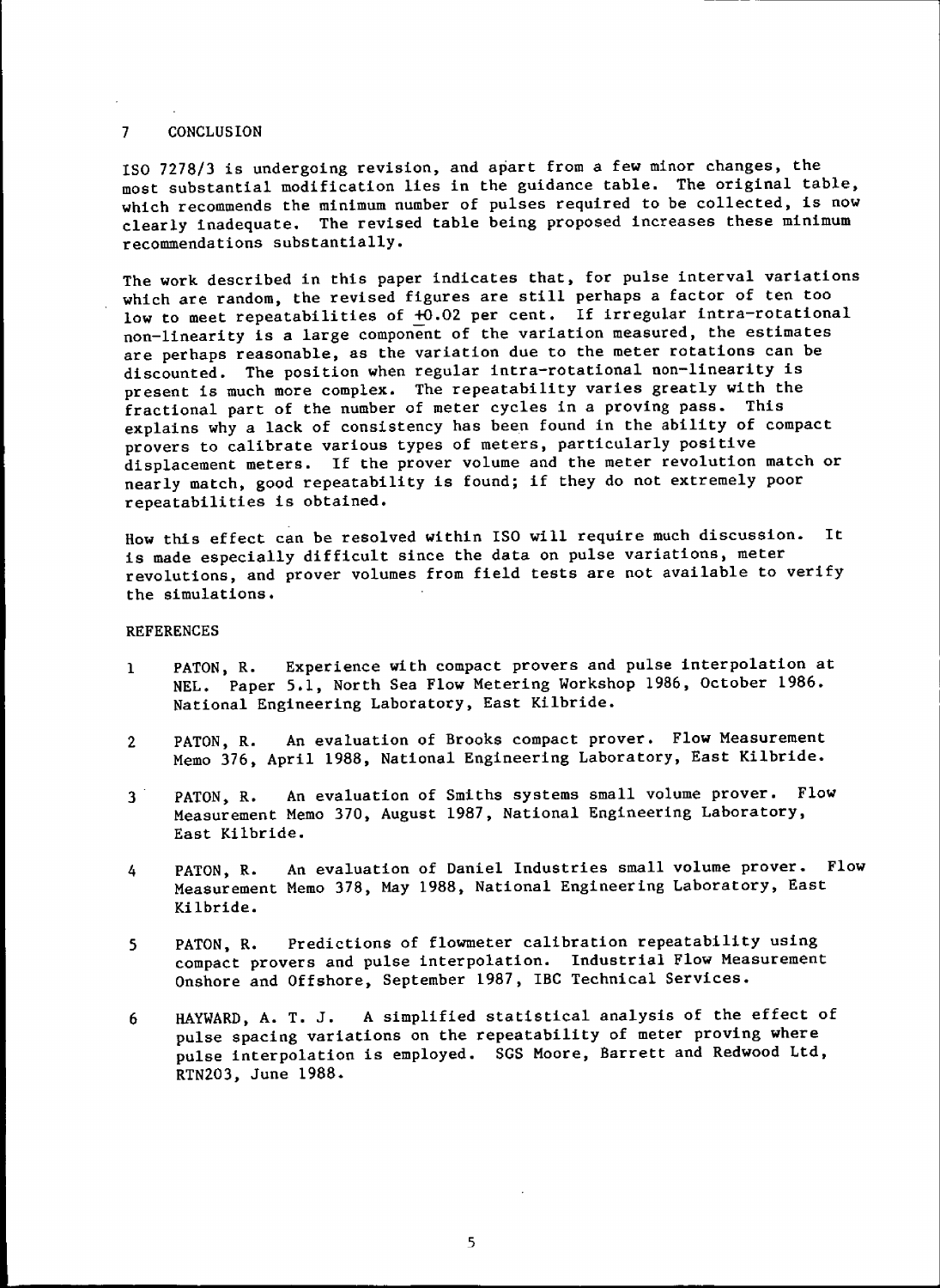## $T$  A B L E 1

| Pulse interval<br>variation | Present ISO<br>recommended minimum | Prediction for<br>random variation |
|-----------------------------|------------------------------------|------------------------------------|
| z                           |                                    | $R = 0.04%$                        |
|                             | 50                                 | 225                                |
|                             | 100                                | 280                                |
| 5                           | 250                                | 4400                               |
| 10                          | 500.                               | 17000                              |
| 20                          | 1000                               | 67000                              |
| 30                          | 1500                               | 150000                             |

## COMPARISON OF PRESENT ISO RECOMMENDATION AND PREDICTION

## TAB L E 2

 $\sim$ 

ł,

COMPARISON OF PROPOSED ISO RECOMMENDATION. PREDICTIONS AND STATISTICAL ANALYSIS

| Irregularity of<br>pulse spacing | Minimum number of pulses to be collected during a proving run |                                 |                                 |  |
|----------------------------------|---------------------------------------------------------------|---------------------------------|---------------------------------|--|
| standard deviation               | <b>ISO</b>                                                    | Statistical                     | Predictions $*1$                |  |
|                                  |                                                               | spread within<br>0.042          | $R = 0.042$                     |  |
| 0.5<br>1.0<br>2.5<br>5.0         | 100<br>400<br>2500<br>10000                                   | 1300<br>5000<br>30000<br>125000 | 1681<br>6400<br>38800<br>153000 |  |
| 10.0<br>15.0                     | 40000<br>90000                                                | 280000<br>500000                | $611000 *2$<br>$1373000 *2$     |  |

 $*1$  This assumes Standard deviation = 1/6 range.

L.

t,

Ň,

ä,

 $\sim 10^{11}$  m  $^{-1}$ 

•2 These points are beyond range of variations covered.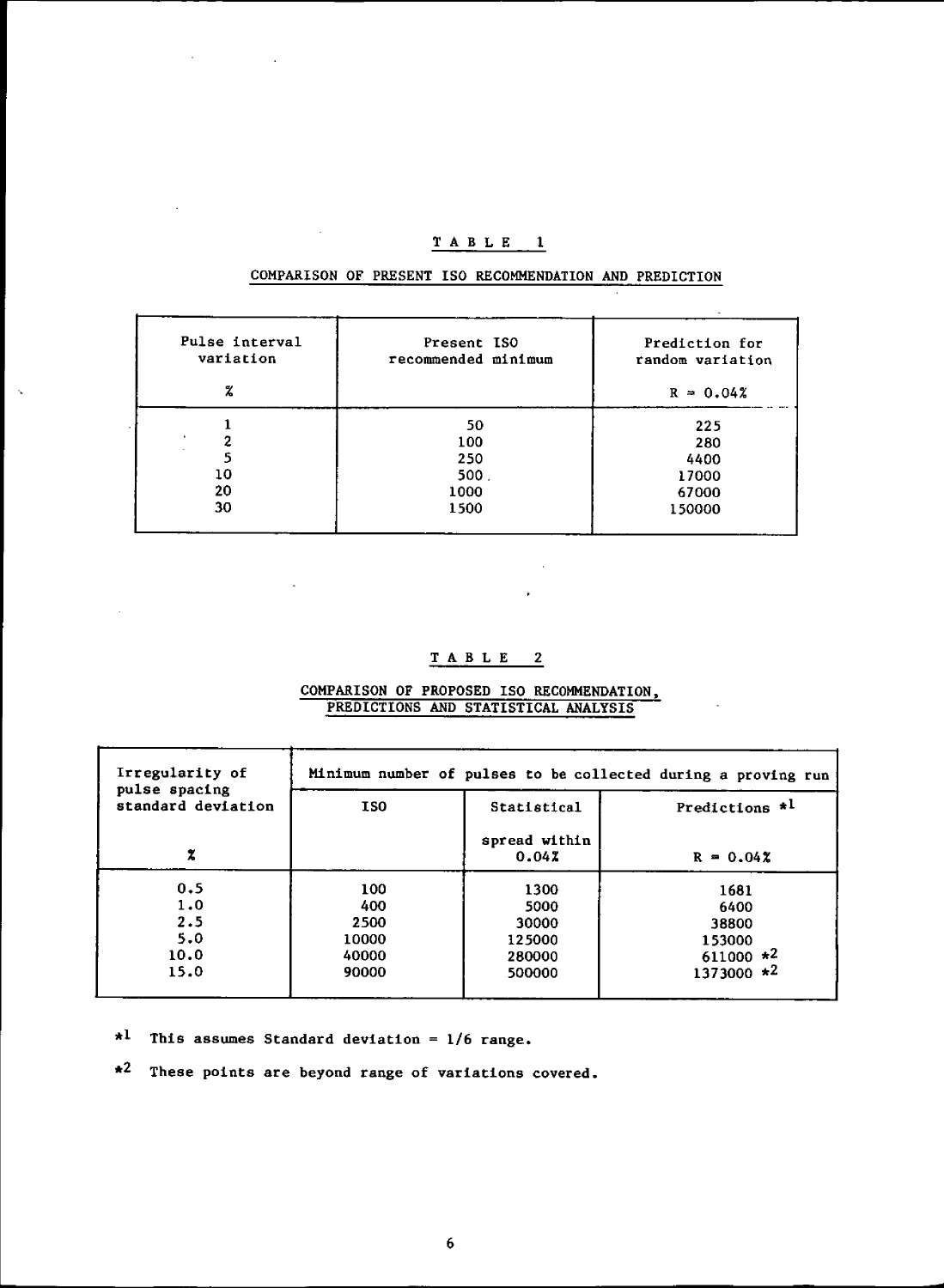

PULSE INTERVALS FROM TURBINE METER FIG I

ហ្គ<br>E PULSE INTERVAL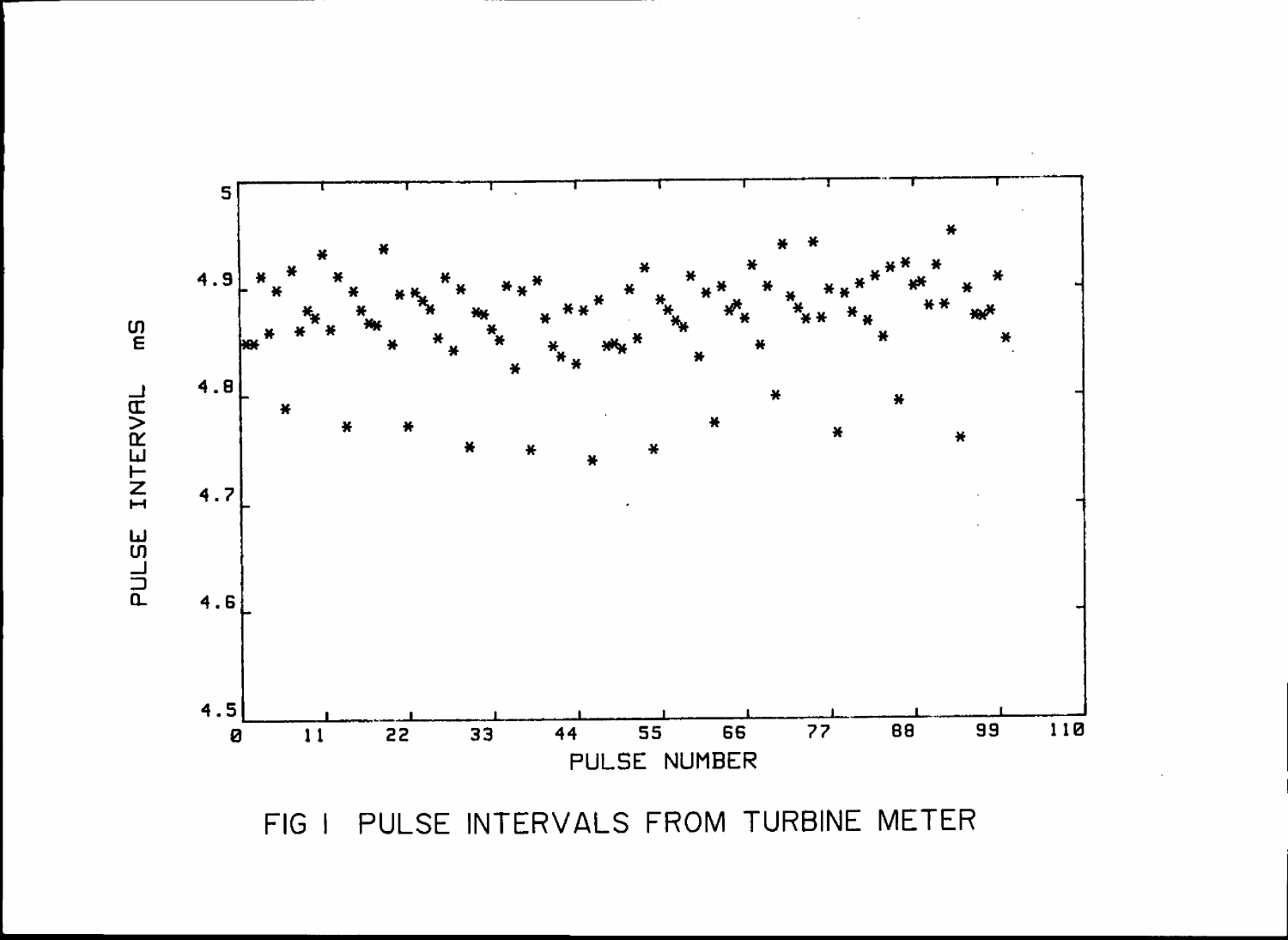

FIG 2 PULSE INTERVALS FROM METER

PULSE INTERVAL

က္ခ<br>E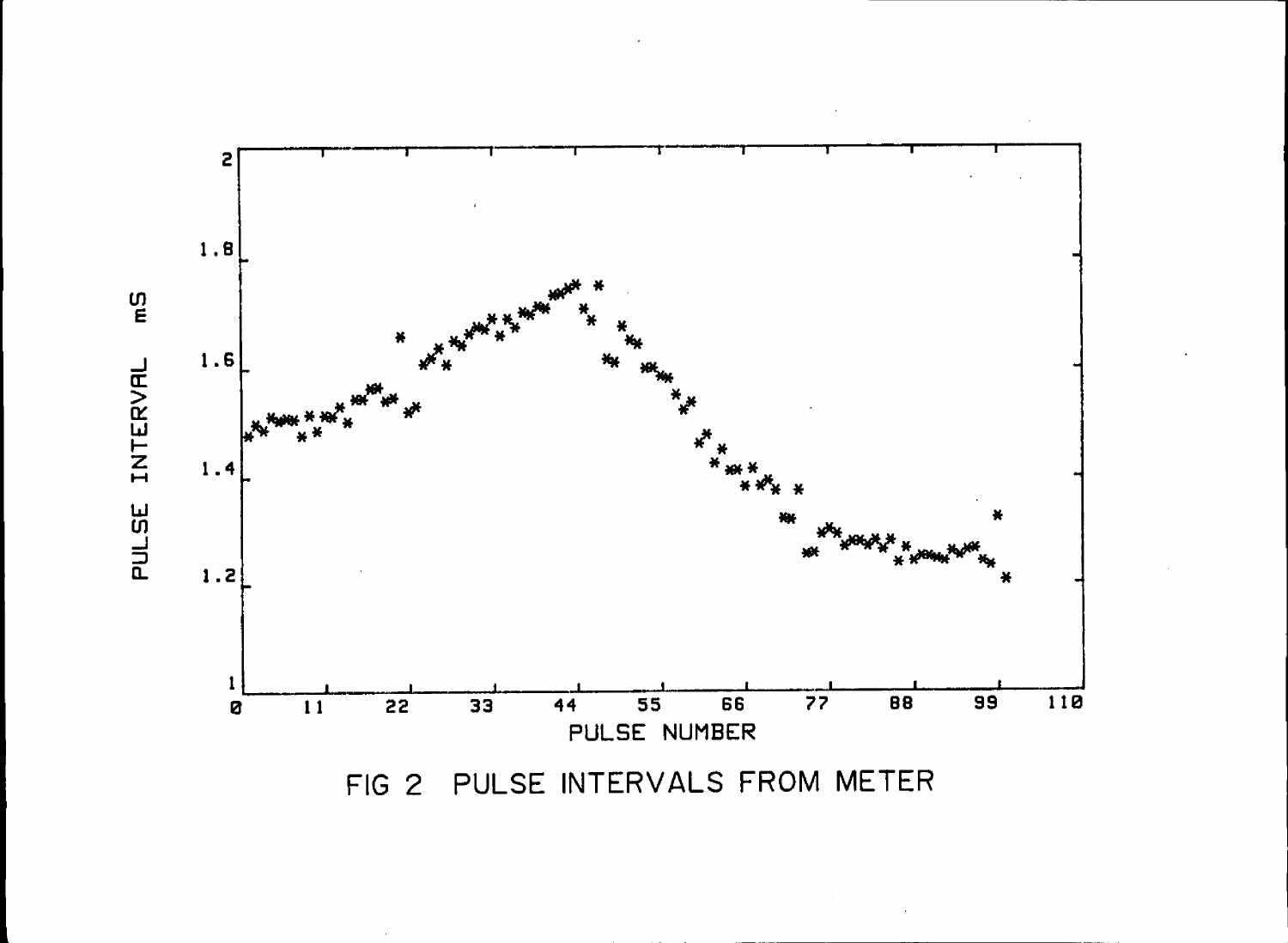

REPEATABILITY FOR DIFFERENT VARIATIONS FIG<sub>3</sub>

 $\mathbb{R}^{\bullet}$ REPERTABILITY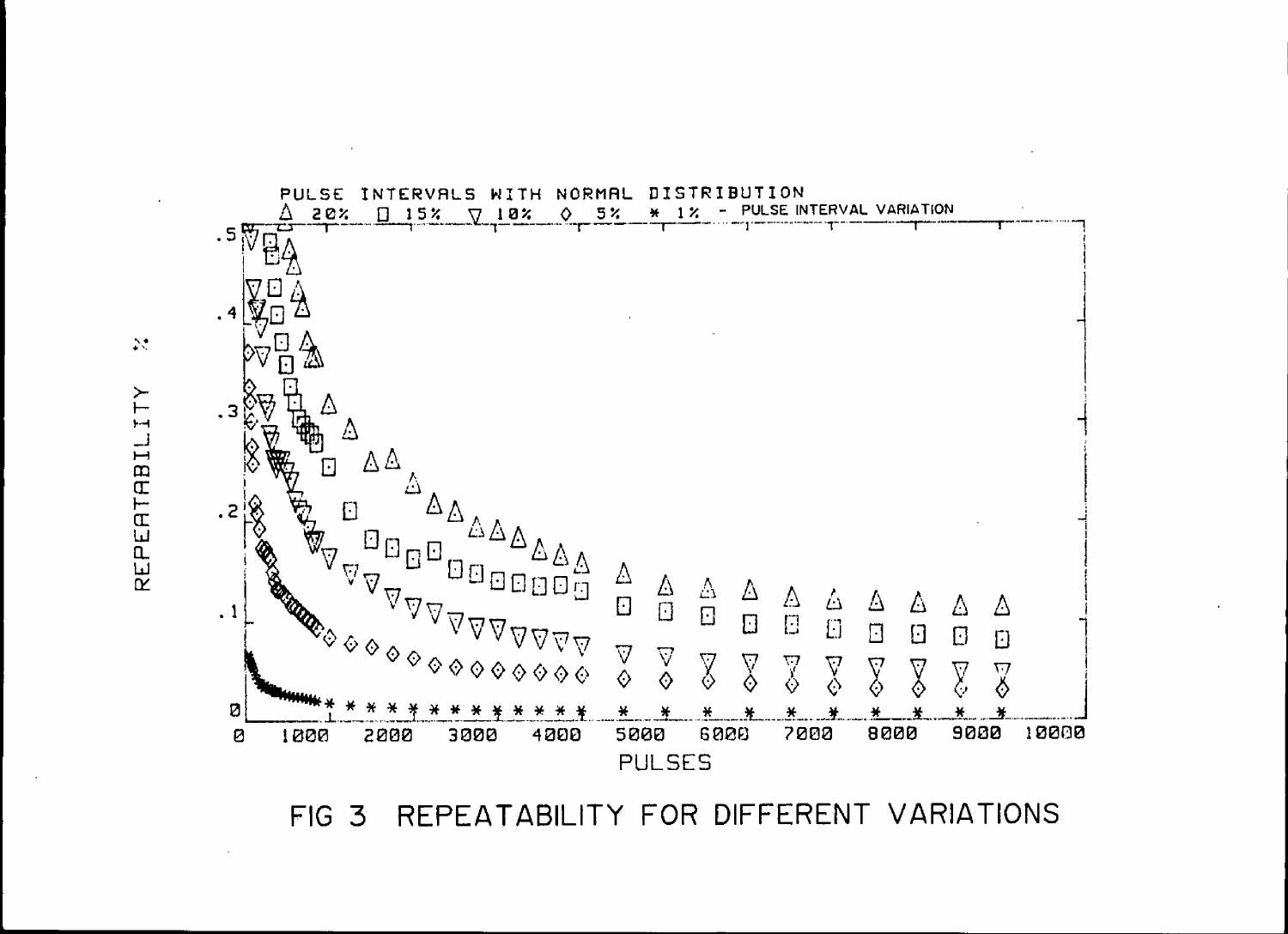

IRREGULAR INTRA ROTATIONAL NON LINEARITY  $FIG 4$ 

 $\aleph$ REPERTABILITY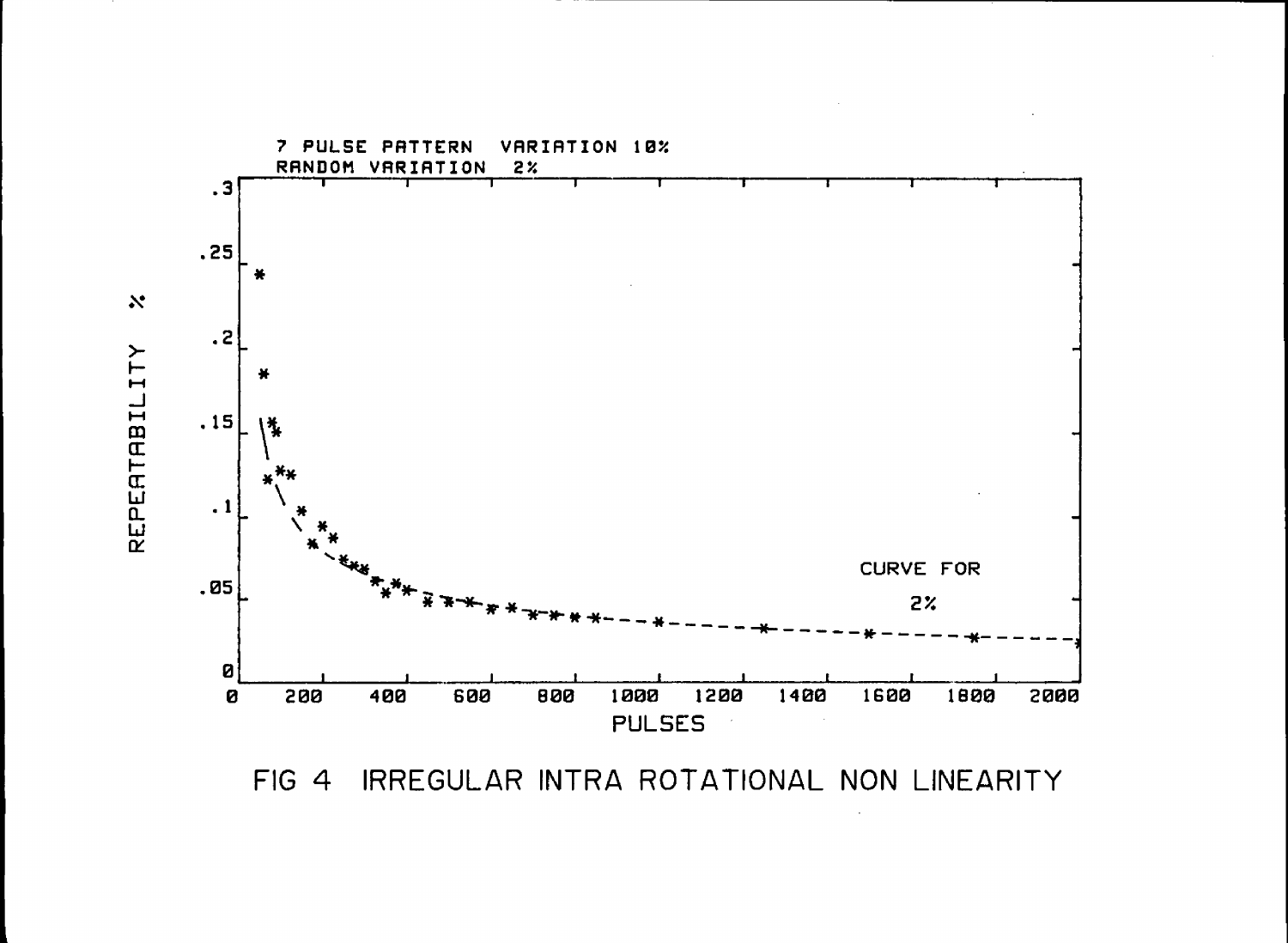

REGULAR INTRA ROTATIONAL NON LINEARITY FIG 5

REPERTABILITY

 $\aleph$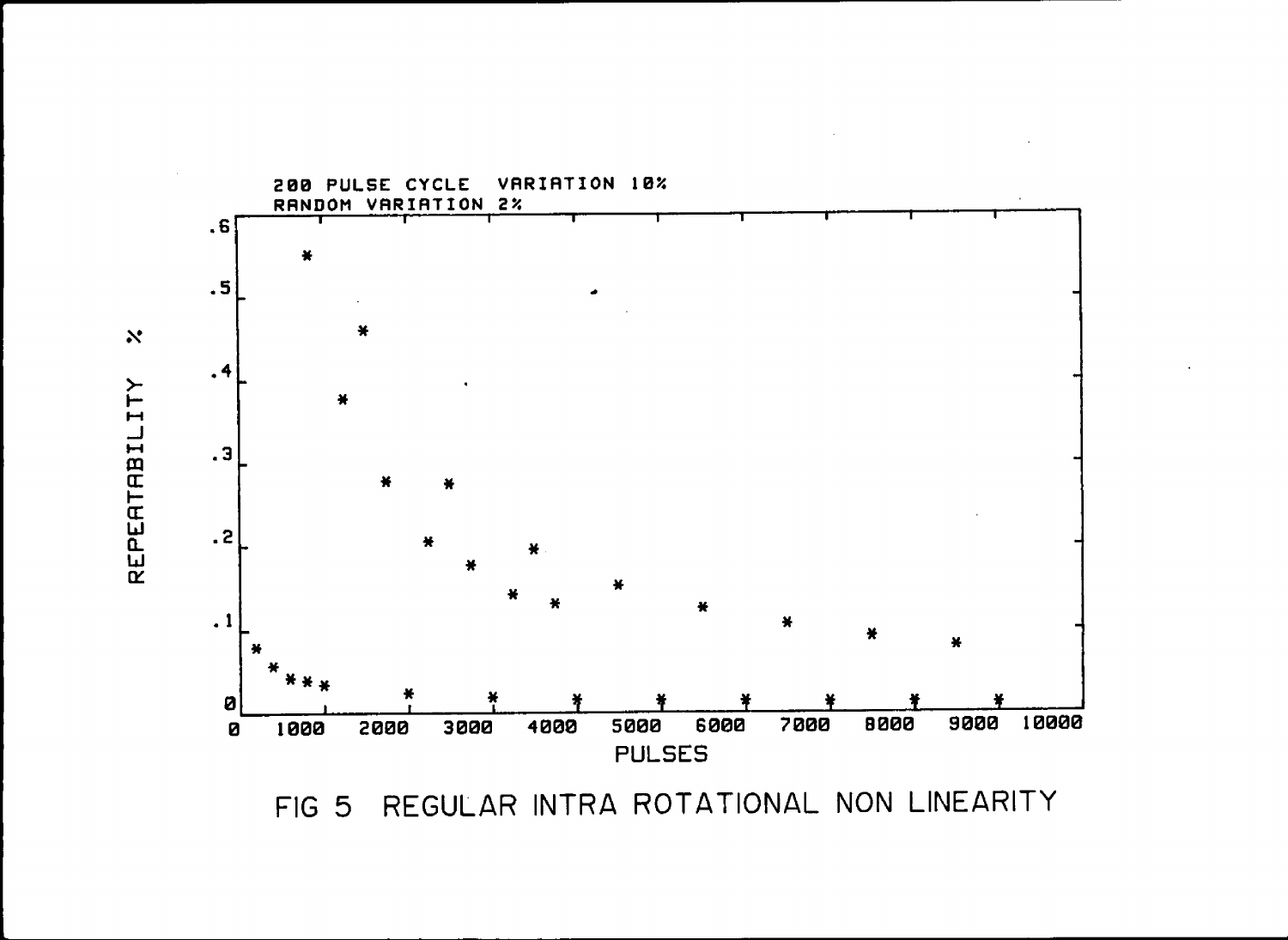

REGULAR INTRA ROTATIONAL NON LINEARITY FIG 6